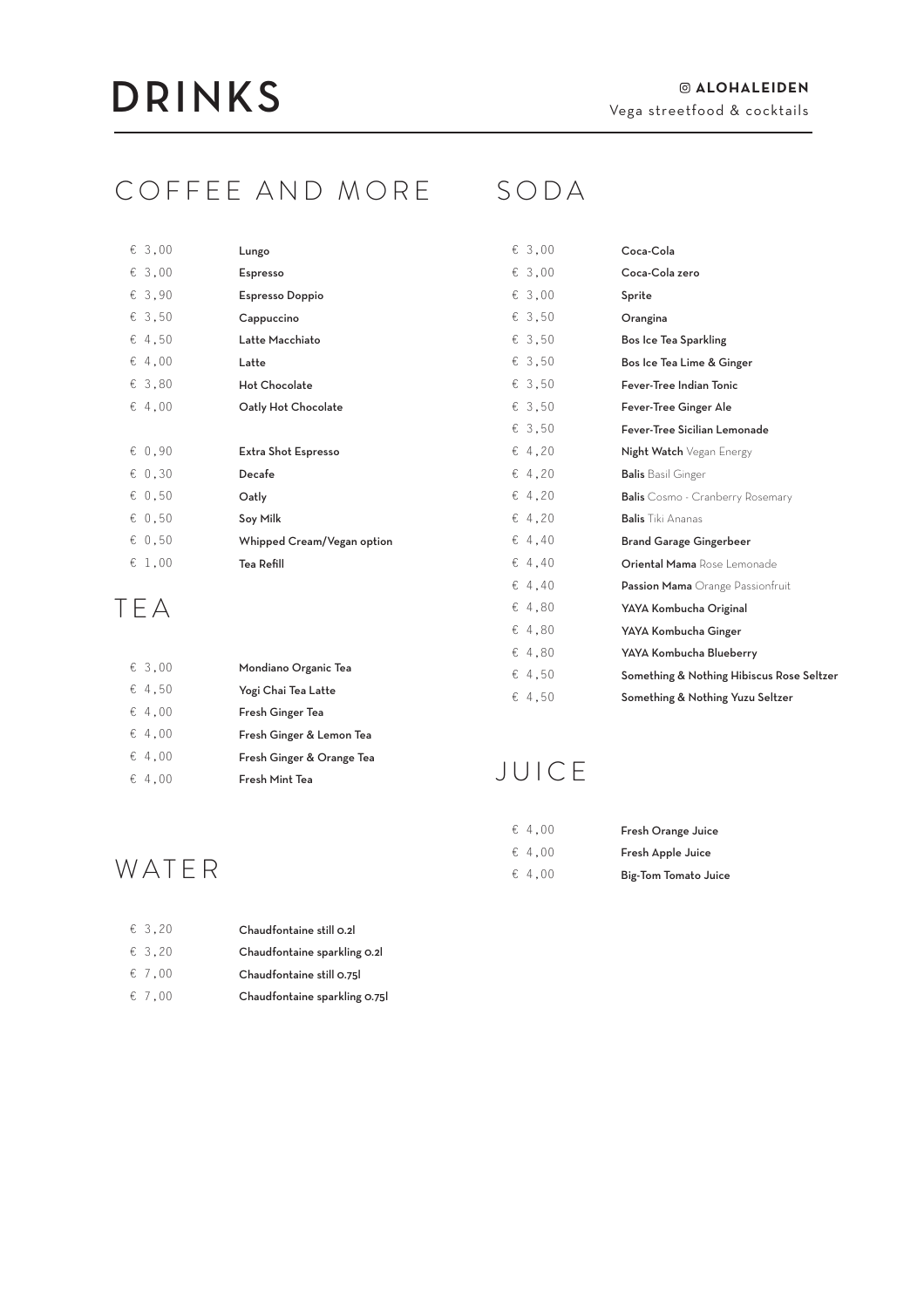#### DRAUGHT

| $\epsilon$ 3.00 | Aloha Pilsner Small 5%   |
|-----------------|--------------------------|
| € 6.50          | Aloha Pilsner Pint       |
| € 5.00          | La Chouffe 0.25 8%       |
| & 9.50          | La Chouffe 0.5 8%        |
| € 5.00          | Vedett Wit 4.7%          |
| € 5.50          | Brouwerij 't IJ IPA 6,5% |

#### PILSNERS

#### T R I P E L

| € 5,50<br>Brouwerij 't IJ Zatte 8% |  |
|------------------------------------|--|
|------------------------------------|--|

#### DARK

 $65,50$  Brouwerij 't IJ Natte 6,5%

### NO ALCOHOL

| Heineken 5%                                    |                 |                                 |
|------------------------------------------------|-----------------|---------------------------------|
| Vedett Blond 5,2%<br>Brouwerij 't IJ Biri 4,7% | $\epsilon$ 4.00 | Heineken 0.0%                   |
|                                                | $\epsilon$ 4.00 | Grolsch Radler 0.0%             |
|                                                | $\epsilon$ 5.00 | Lowlander White 0,0%            |
|                                                | $\epsilon$ 5.00 | VandeStreek Playground IPA 0,0% |

#### ALE

€ 4,00 € 5,00 € 5,50

| € 5.00          | Vedett IPA 5.5%                     |
|-----------------|-------------------------------------|
| $\epsilon$ 5.50 | Two Chefs Brewing Funky Falcon 5,2% |
| € 5.50          | Two Chefs Brewing Green Bullet 5,7% |

### FRUIT BEERS

| € 4.50 | Liefmans 3,8%    |
|--------|------------------|
| € 5.50 | Bear Apple Cider |

### WHITE

| $\epsilon$ 5.50 | Two Chefs Brewing Tropical Ralphie 5,0% |
|-----------------|-----------------------------------------|
| $\epsilon$ 5.50 | Brouwerij "t IJ IJwit 6,5%              |

#### BLOND

| $\epsilon$ 5.00 | Duvel 8,5%                |
|-----------------|---------------------------|
| $\epsilon$ 5.00 | Brouweij 't IJ Flink 4,7% |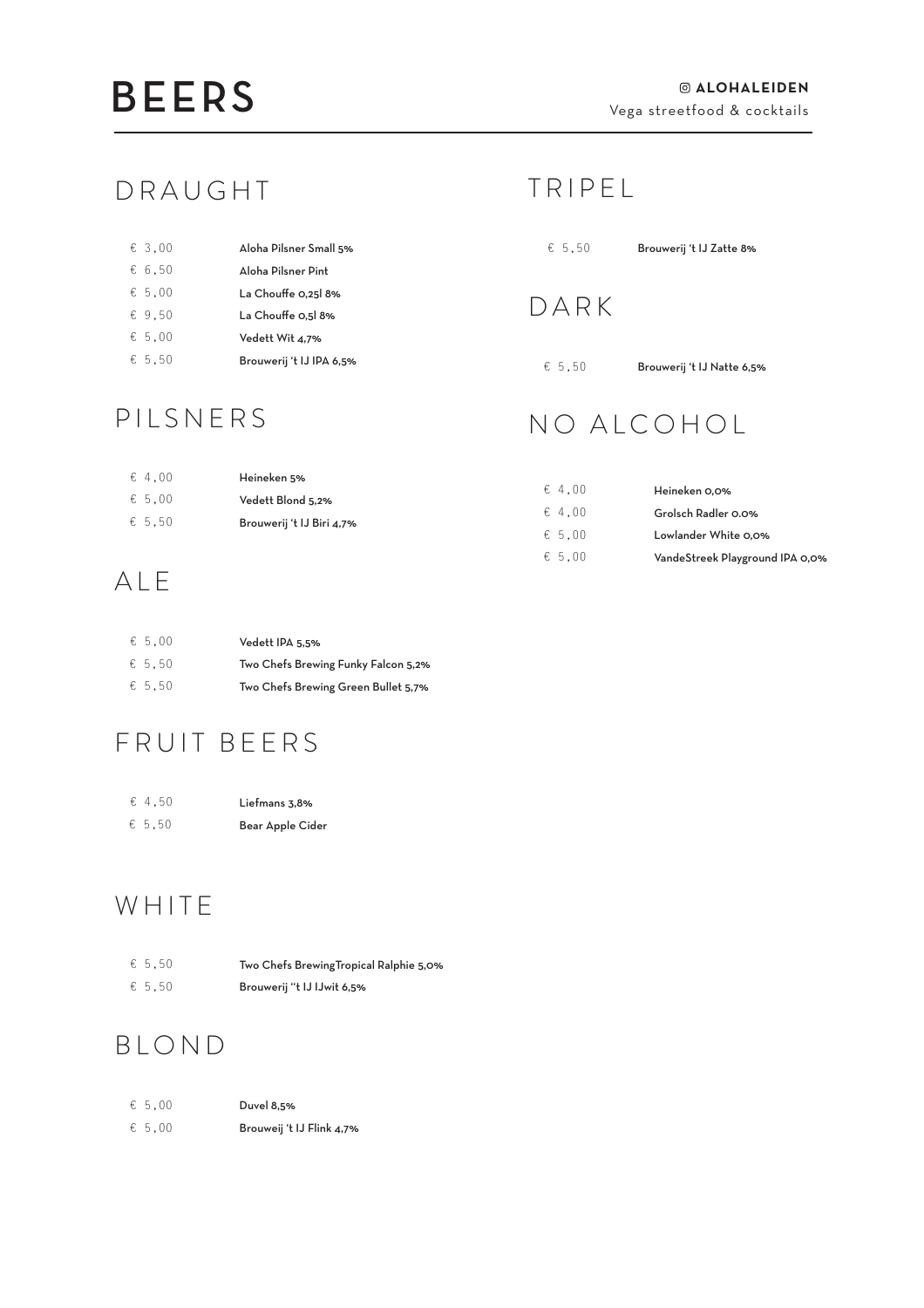#### WHITE

glass/bottle

|  |  | € 4.50 / € 23,50 | Verdejo-Viura        |
|--|--|------------------|----------------------|
|  |  |                  | Conde Pinel, Spanje  |
|  |  | € 5,50 / € 29,00 | Sauvignon Blanc      |
|  |  |                  | Le Bottle, Frankrijk |
|  |  | € 5.50 / € 29,00 | Chardonnay           |
|  |  |                  | Le Bottle, Frankrijk |

#### RED

|  |  |                        | € 4,50 / € 23,50 <b>Tempranillo</b> |
|--|--|------------------------|-------------------------------------|
|  |  |                        | Conde Pinel, Spanje                 |
|  |  |                        |                                     |
|  |  | € 5,50 / € 29,00 Svrah |                                     |

### ROSE

|  |  | € 5,00 / € 26,00 Claude Val        |
|--|--|------------------------------------|
|  |  | Grenache-Cinsault-Syrah, Frankrijk |

#### SPARKLING

 $£ 14,00$  Cava Brut 1/2 bottle MVSA, Spanje